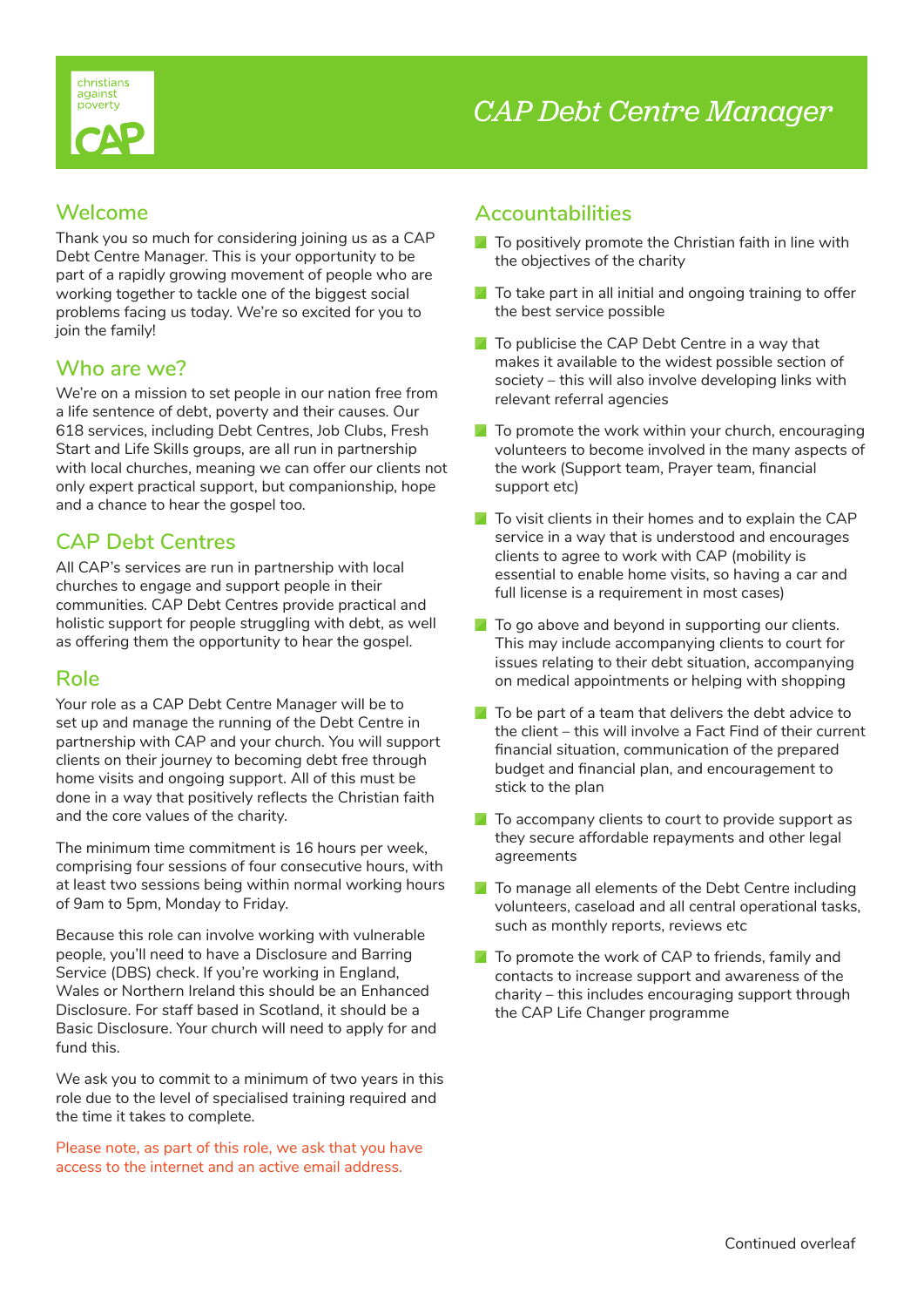# **Person**

This bit's just the facts and formalities – excuse us for going all official on you! It's basically a breakdown of what you'll need to ace this role.

## **Experience**

#### **Essential**

**Exidence of passion for the poor and evangelism, and** outworking of this

#### Desirable

- **Experience of successfully leading or motivating a** team of volunteers
- Administration experience
- **Experience of working with poor and needy people in** vulnerable sections of society

## **Skills / Abilities**

We know this is quite a list, but if you can tick off a few you're off to a strong start!

- **Z** Comfortable working with numbers, and able to effectively work with and understand a household budget
- $\blacksquare$  The ability and desire to explain the gospel in a clear, relevant and natural way
- Ability to motivate and inspire people to sign up for our service
- **EXCELLENT VERBAL AND WRITTEN COMMUNICATION Skills**
- Ability to head up PR and publicity for the centre and to persuade third parties to refer clients
- Ability to remain emotionally strong through stressful situations
- **L** Logical, articulate approach to work
- **Excellent time and task management**
- **Good administration skills**
- **Good IT skills confident using Microsoft Word** and the internet
- Sincere acceptance and understanding of the Christian purpose of the charity

### **At our core, we're:**

- **Passionate and compassionate: We do what we** do because we care deeply about seeing people released from debt, poverty and their causes
- **Excellent and generous: We go above and** beyond for our clients
- **Z** Courageous: Who wants to settle for the same old when we can push for bigger and better?
- **Fun and united: We're one big CAP family!**
- **A** Christ-centred: We know none of this would be possible without Jesus

## **Christian commitment**

- Must be able to give both verbal assent to and practical demonstration of Christians Against Poverty's Statement of Faith and Core Values
- $\blacksquare$  Must be able to actively take part in prayer and worship, whether individual, in a small group or corporately, as an expression of own personal faith and in line with CAP's Statement of Faith

Please note, this document is valid for six months from 01/11/2019. For the most up to date version, refer to our website: **capuk.org/partner**



Registered Office: Jubilee Mill, North Street, Bradford, BD1 4EW. Charity Registered No: 1097217 (England & Wales), SC038776 (Scotland). Company Limited by Guarantee, Registered in England and Wales No. 4655175. CAP is authorised and regulated by the Financial Conduct Authority.